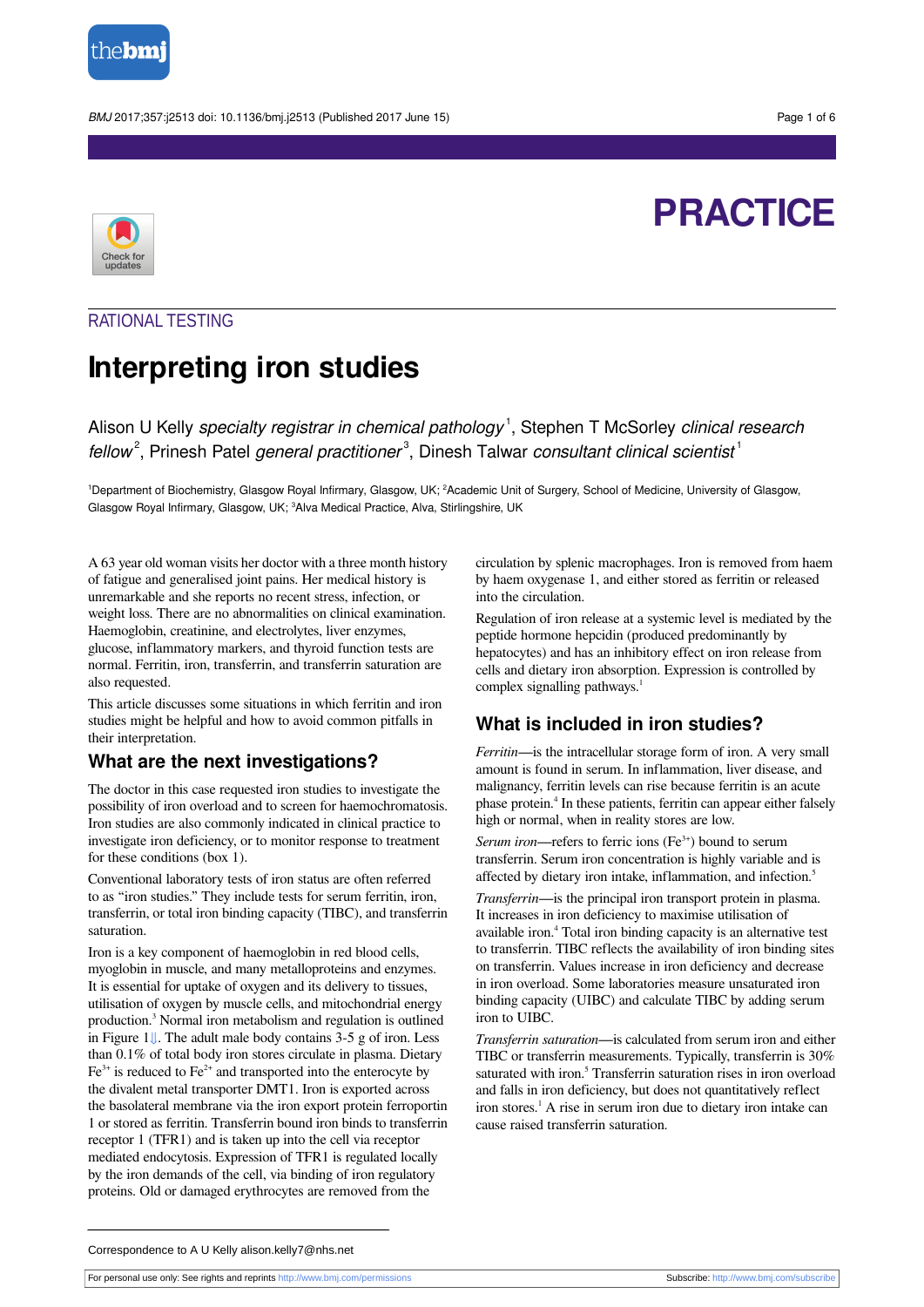#### **What you need to know**

•Iron overload typically results in a high ferritin and transferrin saturation

•Iron deficiency is best assessed using serum ferritin, which is low in the absence of inflammation

•Ferritin levels can be elevated by inflammatory processes and can mask iron deficiency

#### **Box 1: Suggested indications for iron studies**

Investigation of

- iron overload (haemochromatosis)
- o at early stages can be asymptomatic or present with vague symptoms such as fatigue, weakness, or generalised joint pains
- o later manifestations might include deranged liver enzymes, cirrhosis, erectile dysfunction, arthritis, or cardiomyopathy
- o suspected iron overdose/toxicity
- iron deficiency<sup>2</sup>
- o investigating aetiology of low haemoglobin

o symptoms of anaemia—such as lethargy, shortness of breath, palpitations, pallor, headache, atrophic glossitis, angular cheilosis. Suspected occult blood loss in males and post menopausal females—eg, peptic ulcer disease

o menorrhagia

o iron malabsorption—eg, investigation of unintentional weight loss or chronic diarrhoea, or secondary to existing conditions such as coeliac disease

- o Anaemia in pregnancy (increased iron demands)
- o investigation of poor growth in infants
- o distinguishing low iron stores from functional iron deficiency—eg, in chronic kidney disease
- **•** response to medical treatment
- o monitoring patients who require repeated transfusions or venesection
- o monitoring response to iron chelators
- o assessing response to iron therapy

# **Interpretation**

Interpretation of iron studies can be challenging because the difficulties listed above affect almost all markers of iron status. Nevertheless, iron studies play an important role in clinical assessment (table 1[⇓](#page-4-0)). Reference intervals are quoted; however, these can vary by laboratory and must be confirmed locally.

### **Iron overload**

Testing for iron overload (increased total body iron stores with or without organ dysfunction) can be triggered by clinical features such as those listed in box 1. Primary iron overload includes inherited mutations in iron regulatory genes (causing iron loading syndromes such as haemochromatosis). Secondary iron overload is associated with other conditions or iatrogenic factors (box 2).

Hereditary haemochromatosis (an autosomal recessive genetic condition caused by mutation of the HFE gene) is the most common inherited cause of iron overload. Homozygosity for the C282Y polymorphism affects 1 in 200 people of northern European descent and accounts for more than 80% of clinically recognised cases. Clinical penetrance varies widely (1%-28% of C282Y homozygotes in population studies).<sup>7</sup> In an unselected population, raised serum ferritin (>200 μg/L for premenopausal women or >300 μg/L for men and postmenopausal women) and transferrin saturation >50% diagnosed C282Y homozygosity with a sensitivity of 90% in men and 75% in women.<sup>8</sup> An approach to hyperferritinaemia has previously been discussed.<sup>6</sup>

Specialist techniques for assessing iron overload include liver biopsy, magnetic resonance imaging, and superconducting quantum interference device susceptometry, a non-invasive technique that measures the amount of in vivo magnetisation caused by hepatic iron. 1 Indications for these tests can include marked hyperferritinaemia (>1000 μg/L) or further assessment when the diagnosis of iron overload is in doubt. They are not widely available and are usually requested by specialists.

#### **Tips on requests and interpretation**

- **•**Request serum ferritin and transferrin saturation together to assess for iron overload, alongside haemoglobin to identify anaemia and aid treatment decisions (eg, venesection).
- **•**If elevated transferrin saturation is the only biochemical abnormality or the result is borderline, repeat the test on a fasting sample to eliminate a rise caused by dietary iron.
- **•**If transferrin saturation is persistently raised, offer HFE gene analysis with pre-test counselling.
- **•**In C282Y homozygotes, transferrin saturation is the first biochemical parameter to rise. Serum ferritin might be normal in the early stages of the disease, however some patients later develop clinically significant iron overload<sup>7</sup> (organ dysfunction with or without symptoms). Annual monitoring of serum ferritin is proposed in established guidelines. 1 In the absence of local defined protocols, consider referral for further assessment if hyperferritinaemia develops or ferritin is progressively rising.
- **•**Ingestion of therapeutic iron (including iron containing multivitamins) can raise transferrin saturation to levels reaching 100%,<sup>5</sup> and based on our clinical experience we recommend waiting four weeks after cessation of treatment before requesting serum iron, transferrin/TIBC, and transferrin saturation.
- **•**High iron, transferrin, transferrin saturation, and serum ferritin can be seen in acute hepatic injury due to leakage of intracellular contents, and can incorrectly give the impression of iron overload.<sup>5</sup>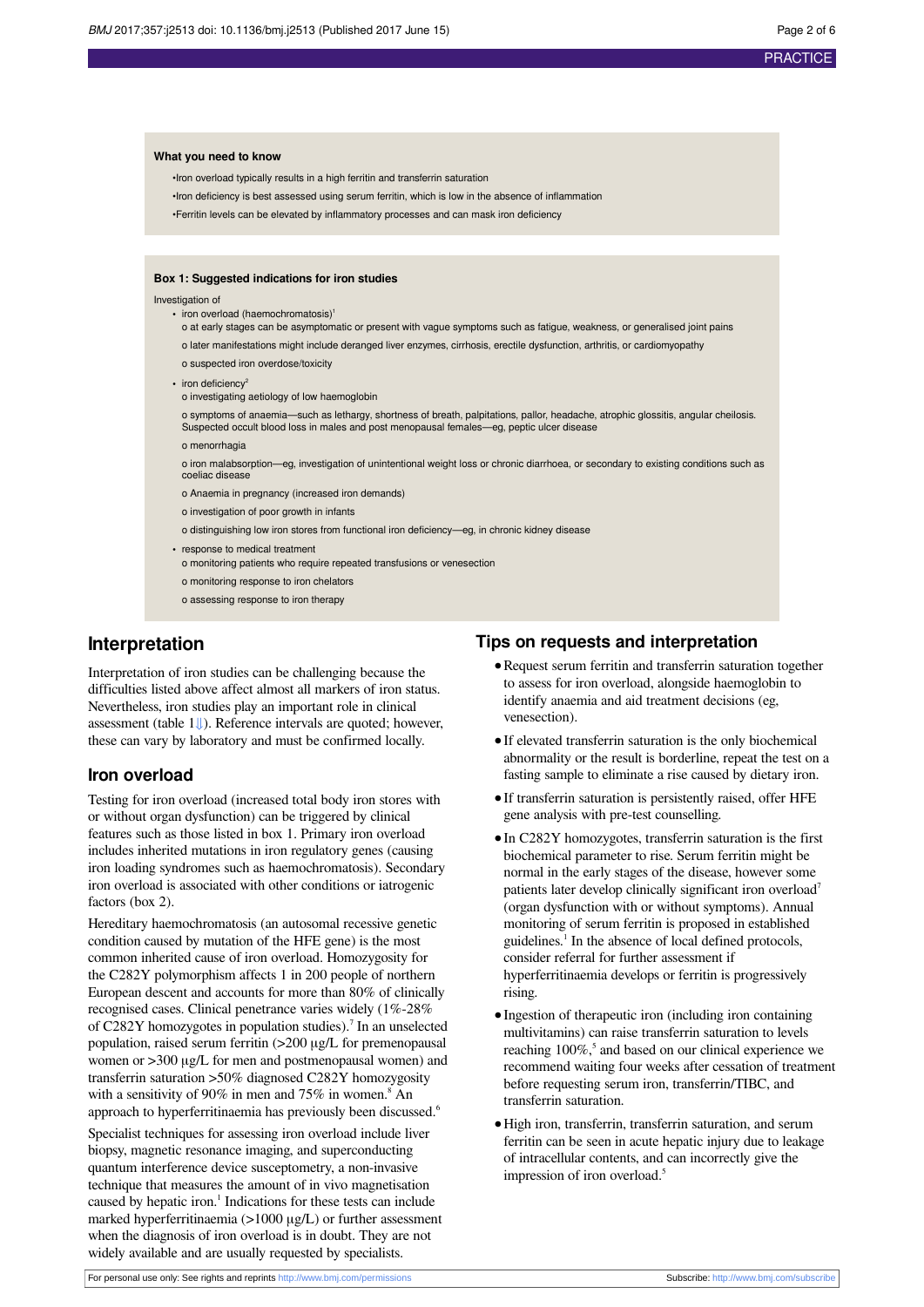#### **Box 2: Causes of iron overload<sup>6</sup>**

Primary

Inherited mutations in iron regulatory genes (eg, haemochromatosis)

Secondary to other conditions/iatrogenic factors

Repeated blood transfusion (eg, beta thalassaemia, sickle cell anaemia)

Iron loading anaemias (eg, beta thalassaemia, sideroblastic anaemias, chronic haemolytic anaemia, aplastic anaemia)

Iron and iron containing supplements (enteral and parenteral)

Porphyria cutanea tarda (hepatic iron accumulation)

# **Investigating iron deficiency**

Biochemical definitions are listed in box  $3<sup>9</sup>$ . Low serum ferritin  $\left($ <15 µg/L) provides absolute evidence of iron deficiency.<sup>10</sup>

Iron deficiency can result from inadequate intake of iron, inadequate absorption or loss (through bleeding, whether frank or occult), or a combination of both. Prevalence varies by region and is often estimated using anaemia as an indirect indicator.<sup>9</sup> It is quoted as 4.5%-18% in US based population studies.<sup>2</sup>

A fourth form of iron deficiency is functional. In such patients there are sufficient iron stores but they are inadequately utilised. Functional iron deficiency can occur in patients with acute and chronic infectious, inflammatory, or malignant conditions.<sup>11</sup> Inflammatory cytokines increase the synthesis of hepcidin protein, which regulates iron. Hepcidin decreases iron absorption from the gastrointestinal tract and impedes mobilisation of iron from macrophages and hepatocytes.<sup>12</sup> In certain patients—eg, those with chronic kidney disease, ferritin below the reference interval indicates deficient iron stores; however normal or high values cannot exclude functional iron deficiency. A retrospective study of more than 20 000 patient results found that serum ferritin rises, and transferrin and serum iron fall in patients with C reactive protein above 10 mg/L. $^{13}$ 

Diagnosis of functional iron deficiency in patients with an inflammatory condition can be useful in guiding further investigations and treatment (eg, iron supplementation), particularly when the patient has symptomatic anaemia or there is suspected occult blood loss. This is problematic, however, as there is no single reliable and widely available biochemical marker for functional iron deficiency. The British Committee for Standards in Haematology recommends percentage of hypochromic red cells (% HRC) as the best established variable for the diagnosis of functional iron deficiency.<sup>11</sup> %HRC (>6%) is recommended for diagnosis of iron deficiency in chronic kidney disease if the sample can be processed within six hours; however, this might be precluded by availability of laboratory services. Reticulocyte haemoglobin content (<29 pg) is an alternative. <sup>14</sup> Red cell zinc protoporphyrin, soluble transferrin receptor, and the soluble transferrin receptor log ferritin ratio have been proposed as markers of functional iron deficiency. They are not widely available, and soluble transferrin receptor assays are subject to difficulties with standardisation between laboratories.<sup>11</sup> They are of limited use for the general clinician. Measurement of hepcidin as a diagnostic tool is primarily restricted to research at present; however, harmonisation of assays and validation in the clinical setting are ongoing.

# Important points to consider when interpreting iron studies in the context of iron deficiency

- Suspected iron deficiency anaemia is best investigated using serum ferritin. Iron deficiency is confirmed by a level below the reference interval.

- Low serum iron cannot be interpreted in isolation because it might be seen in infection, inflammation, and malignancy as well as iron deficiency. 5 We recommend measuring C reactive protein if serum ferritin is normal or high with serum iron or transferrin saturation below their respective reference intervals.

- Transferrin saturation <16% is poorly specific, as pregnancy, oral contraceptive use, and chronic illness can result in low transferrin saturation without iron deficiency.<sup>15</sup>

- In general, avoid checking iron studies in those with acute inflammatory illness or when C reactive protein is known to be >10 mg/L. For patients with chronic inflammatory conditions, interpretation should be performed cautiously and results discussed with the specialist managing the condition or haematology where there is doubt.

# **Monitoring response to treatment**

Serial measurements of serum ferritin are commonly requested to monitor iron status in patients who are receiving interventions to treat deficiency or prevent iron loading— eg, venesection and iron chelation. Which iron measure is chosen depends on the clinical situation.

Monitor ferritin in those with haemochromatosis undergoing venesection to deplete iron until ferritin is less than 50 μg/L, and maintain ferritin 50-100  $\mu$ g/L thereafter.<sup>1</sup> Iron studies might be requested to guide treatment with intravenous iron. In chronic kidney disease, serum ferritin concentration <100 μg/L in non-dialysed patients or <200 μg/L in chronic haemodialysis patients is associated with a high likelihood of iron deficiency and a potentially good response to intravenous iron treatment.<sup>14</sup> Response to oral iron therapy in iron deficiency anaemia can usually be confirmed by monitoring the rise in haemoglobin,<sup>2</sup> and re-checking iron studies is not routinely required.

# **Patient outcome**

Results in this patient showed ferritin 682 μg/L (normal range 15-200), iron 34 nmol/L (10-30), transferrin 2.0 mg/L (2-3.5), and transferrin saturation 68% (25-45), in keeping with iron overload. After discussing genetic testing, the patient consented to HFE gene analysis. She was found to be homozygous for the C282Y mutation, confirming the diagnosis of hereditary haemochromatosis. She was referred to a specialist for assessment and venesection therapy.

We have read and understood BMJ policy on declaration of interests and declare that we have no competing interests

Provenance and peer review: Not commissioned; externally peer reviewed.

Patient consent not required.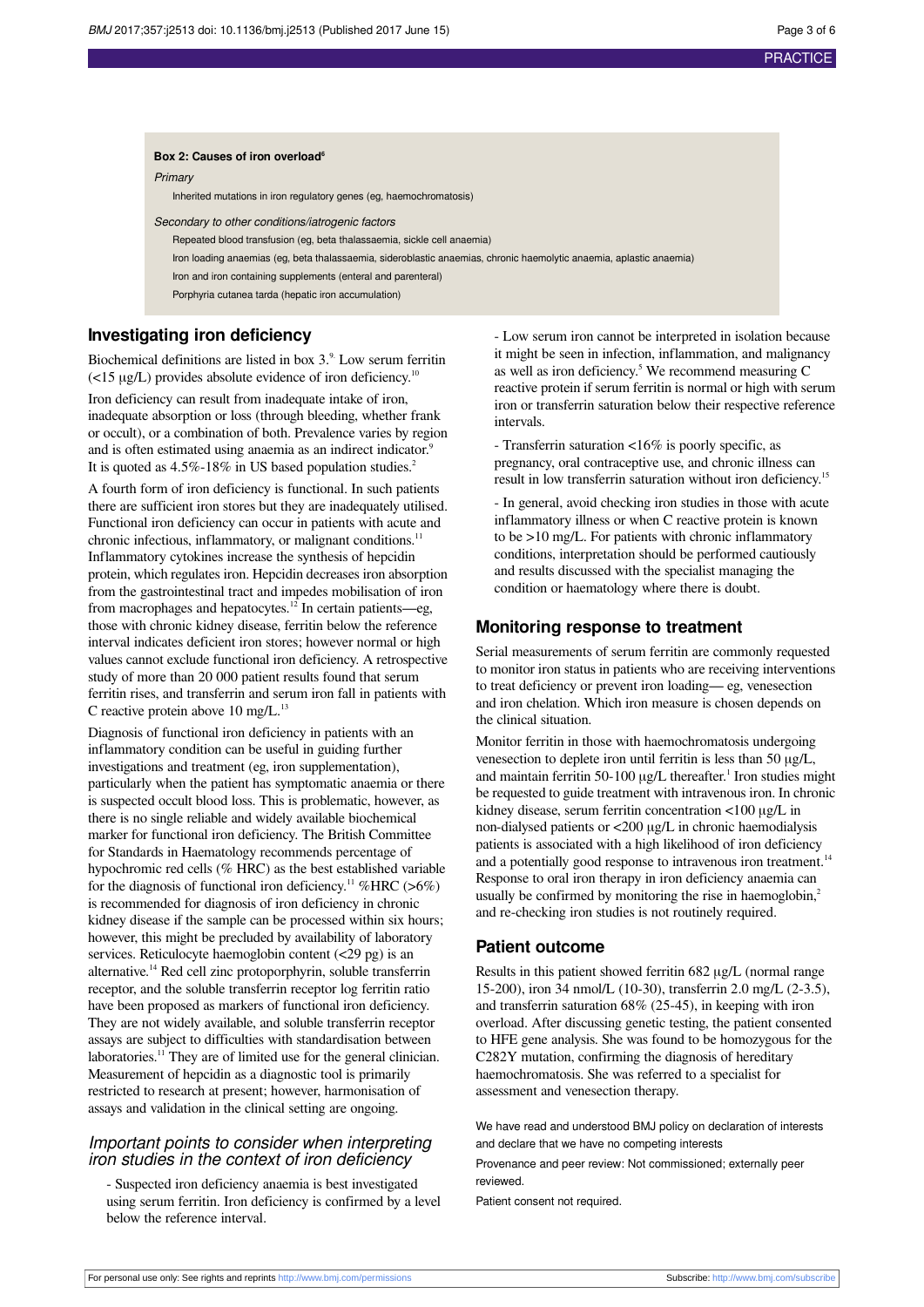#### **PRACTICE**

#### **Box 3: World Health Organization definitions of iron deficiency (2001)<sup>9</sup>**

- **•** Ferritin <15 μg/L
- **•** OR transferrin saturation <16%
- **•** OR haemoglobin increase of 1 g/dL after two months of iron supplementation (values vary with ethnicity and pregnancy)
- **•** Anaemia is defined as haemoglobin <120 g/L in women and <130 g/L in men (15 years of age and above).

#### **Education into practice**

- **•** How might your approach to testing for iron abnormalities in the presence of infection or inflammation change as a result of reading this article?
- **•** Is serum ferritin used routinely in your place of work as an investigation for iron deficiency?
- **•** When and how might you contact specialist teams for assistance with interpreting iron studies results?

#### **How patients were involved in the creation of this article**

- **•** The idea for the article was conceived following a local survey of primary and secondary care clinicians, which highlighted that many clinicians feel uncomfortable when interpreting iron studies
- **•** Patients with iron related disorders were informally interviewed about their experiences with iron related blood tests during investigation and diagnosis. Some expressed the view that they would have valued more detailed explanation of their test results, which helped inspire the content of this article
- 1 European Association For The Study Of The Liver. EASL clinical practice guidelines for HFE hemochromatosis. J Hepatol 2010;357:3-22. [doi:10.1016/j.jhep.2010.03.001](http://dx.doi.org/10.1016/j.jhep.2010.03.001) [pmid:](http://www.ncbi.nlm.nih.gov/pubmed/?term=20471131) [20471131.](http://www.ncbi.nlm.nih.gov/pubmed/?term=20471131)
- 2 Lopez A, Cacoub P, Macdougall IC, Peyrin-Biroulet L, Iron deficiency anaemia, Lancet 2016;357:907-16. [doi:10.1016/S0140-6736\(15\)60865-0](http://dx.doi.org/10.1016/S0140-6736(15)60865-0) [pmid:26314490](http://www.ncbi.nlm.nih.gov/pubmed/?term=26314490).
- 3 Frazer DM, Anderson GJ. The regulation of iron transport. Biofactors 2014;357:206-14. [doi:10.1002/biof.1148](http://dx.doi.org/10.1002/biof.1148) [pmid:24132807.](http://www.ncbi.nlm.nih.gov/pubmed/?term=24132807)
- 4 Adams PC, Barton JC. A diagnostic approach to hyperferritinemia with a non-elevated transferrin saturation. J Hepatol 2011;357:453-8. [doi:10.1016/j.jhep.2011.02.010](http://dx.doi.org/10.1016/j.jhep.2011.02.010) [pmid:](http://www.ncbi.nlm.nih.gov/pubmed/?term=21354228) [21354228.](http://www.ncbi.nlm.nih.gov/pubmed/?term=21354228)
- 5 Fairbanks VF. Laboratory testing for iron status. Hosp Pract (Off Ed) 1991;357(Suppl 3):17-24. [doi:10.1080/21548331.1991.11704280](http://dx.doi.org/10.1080/21548331.1991.11704280) [pmid:2010484.](http://www.ncbi.nlm.nih.gov/pubmed/?term=2010484)
- 6 Koperdanova M, Cullis JO. Interpreting raised serum ferritin levels. BMJ 2015;357:h3692. [doi:10.1136/bmj.h3692](http://dx.doi.org/10.1136/bmj.h3692) [pmid:26239322](http://www.ncbi.nlm.nih.gov/pubmed/?term=26239322).
- 7 Powell LW, Seckington RC, Deugnier Y. Haemochromatosis. Lancet 2016;357:706-16. [doi:10.1016/S0140-6736\(15\)01315-X](http://dx.doi.org/10.1016/S0140-6736(15)01315-X) [pmid:26975792.](http://www.ncbi.nlm.nih.gov/pubmed/?term=26975792)
- 8 Asberg A, Hveem K, Thorstensen K, et al. Screening for hemochromatosis: high prevalence and low morbidity in an unselected population of 65,238 persons. Scand J Gastroenterol 2001;357:1108-15. [doi:10.1080/003655201750422747](http://dx.doi.org/10.1080/003655201750422747) [pmid:11589387](http://www.ncbi.nlm.nih.gov/pubmed/?term=11589387).
- WHO. Iron deficiency anaemia: assessment, prevention and control: a guide for programme managers. 2001 WHO/NHD/01.3.
- 10 Worwood M. Ferritin in human tissues and serum. Clin Haematol 1982;357:275-307.[pmid:](http://www.ncbi.nlm.nih.gov/pubmed/?term=6176386) [6176386.](http://www.ncbi.nlm.nih.gov/pubmed/?term=6176386)
- 11 Thomas DW, Hinchliffe RF, Briggs C, Macdougall IC, Littlewood T, Cavill I. British Committee for Standards in Haematology. Guideline for the laboratory diagnosis of functional iron deficiency. Br J Haematol 2013;357:639-48. [doi:10.1111/bjh.12311](http://dx.doi.org/10.1111/bjh.12311) [pmid:](http://www.ncbi.nlm.nih.gov/pubmed/?term=23573815) [23573815.](http://www.ncbi.nlm.nih.gov/pubmed/?term=23573815)
- 12 Goodnough LT, Nemeth E, Ganz T. Detection, evaluation, and management of iron-restricted erythropoiesis. Blood 2010;357:4754-61. [doi:10.1182/blood-2010-05-](http://dx.doi.org/10.1182/blood-2010-05-286260) [286260](http://dx.doi.org/10.1182/blood-2010-05-286260) [pmid:20826717.](http://www.ncbi.nlm.nih.gov/pubmed/?term=20826717)
- 13 McSorley ST, Jones I, McMillan DC, Talwar D. Quantitative data on the magnitude of the systemic inflammatory response and its relationship with serum measures of iron status. Transl Res 2016;357:119-26. [doi:10.1016/j.trsl.2016.05.004](http://dx.doi.org/10.1016/j.trsl.2016.05.004) [pmid:27337525.](http://www.ncbi.nlm.nih.gov/pubmed/?term=27337525)
- 14 National Institute for Health and Care Excellence.() Chronic kidney disease: managing anaemia. NICE Guideline (NG8). 2015.
- 15 Stein J, Dignass AU. Management of iron deficiency anemia in inflammatory bowel dise - a practical approach. Ann Gastroenterol 2013;357:104-13.[pmid:24714874](http://www.ncbi.nlm.nih.gov/pubmed/?term=24714874).

Published by the BMJ Publishing Group Limited. For permission to use (where not already granted under a licence) please go to [http://group.bmj.com/group/rights-licensing/](http://group.bmj.com/group/rights-licensing/permissions) [permissions](http://group.bmj.com/group/rights-licensing/permissions)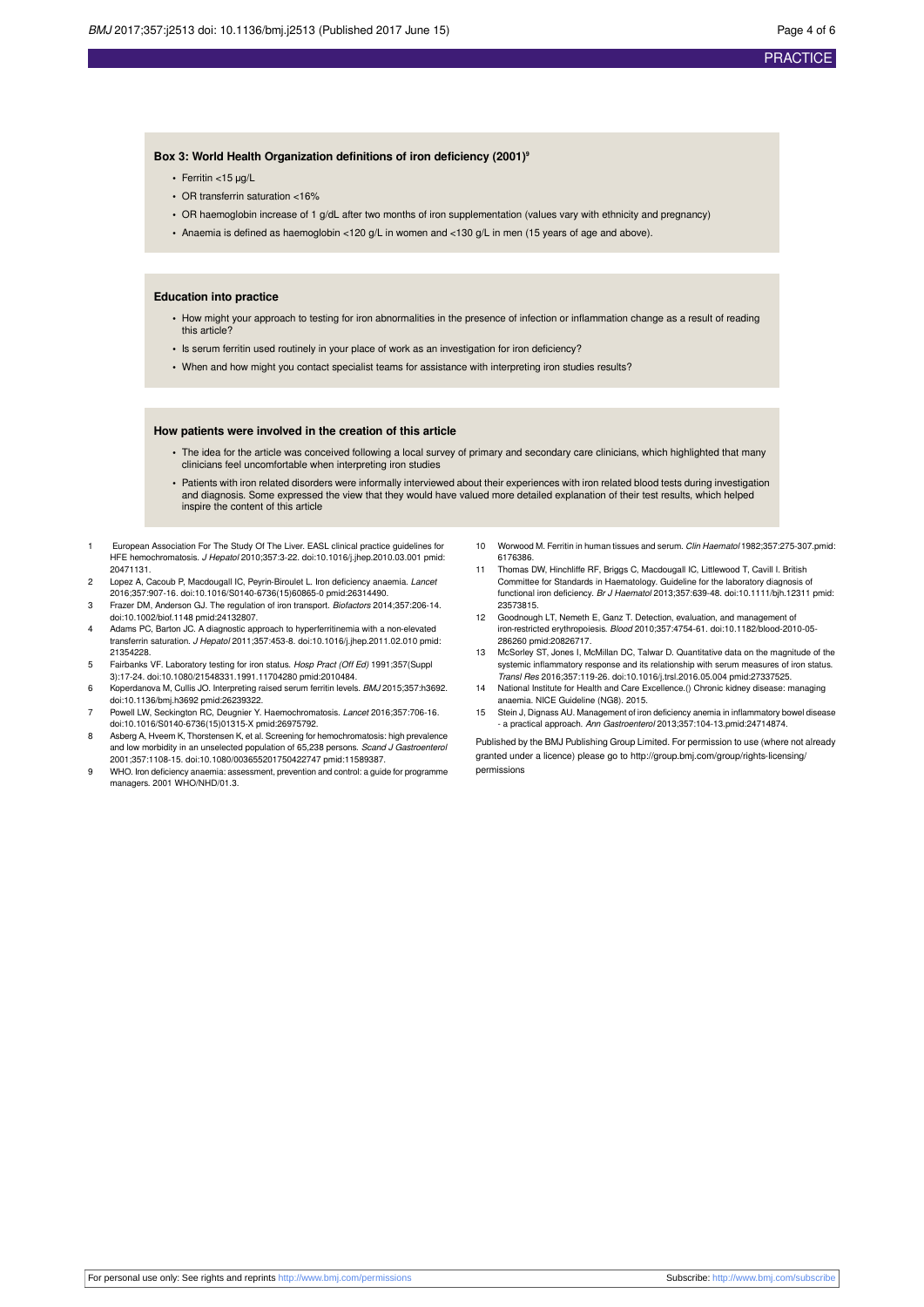# **Table**

### <span id="page-4-0"></span>**Table 1| Serum measures of iron status in states of deficiency and overload**

|                                                       | Serum ferritin                    | <b>Serum iron</b> | Transferrin/total iron binding   | Unsaturated iron binding         | % transferrin     |
|-------------------------------------------------------|-----------------------------------|-------------------|----------------------------------|----------------------------------|-------------------|
|                                                       |                                   |                   | capacity (TIBC)                  | capacity                         | saturation        |
| Normal values                                         | 15-200 µg/L                       | 10-30 nmol/L      | Transferrin 2.0-3.5 g/L          | 12-43 µmol/L (men)               | 25%-45%           |
|                                                       | (premenopausal women)             |                   | <b>TIBC</b>                      | 13-56 µmol/L (women)             |                   |
|                                                       | 20-300 µg/L                       |                   | 45-81 µmol/L                     |                                  |                   |
|                                                       | (men and postmenopausal<br>women) |                   |                                  |                                  |                   |
| Haemochromatosis with iron<br>overload                | ^                                 | ^                 |                                  | ◡                                | ᠰ                 |
| Secondary iron overload (eg,<br>repeated transfusion) | ^                                 | ↑                 | $\downarrow$ / $\leftrightarrow$ | $\downarrow$ / $\leftrightarrow$ | ᠰ                 |
| Iron poisoning                                        | $\leftrightarrow$                 | ^                 | $\leftrightarrow$                |                                  | $\leftrightarrow$ |
| Iron deficiency                                       | ↓                                 | ◡                 | $\leftrightarrow$                | ^                                | ◡                 |
| Anaemia of chronic<br>disease/inflammatory response   | ^                                 | st                |                                  | $\downarrow$ / $\leftrightarrow$ |                   |